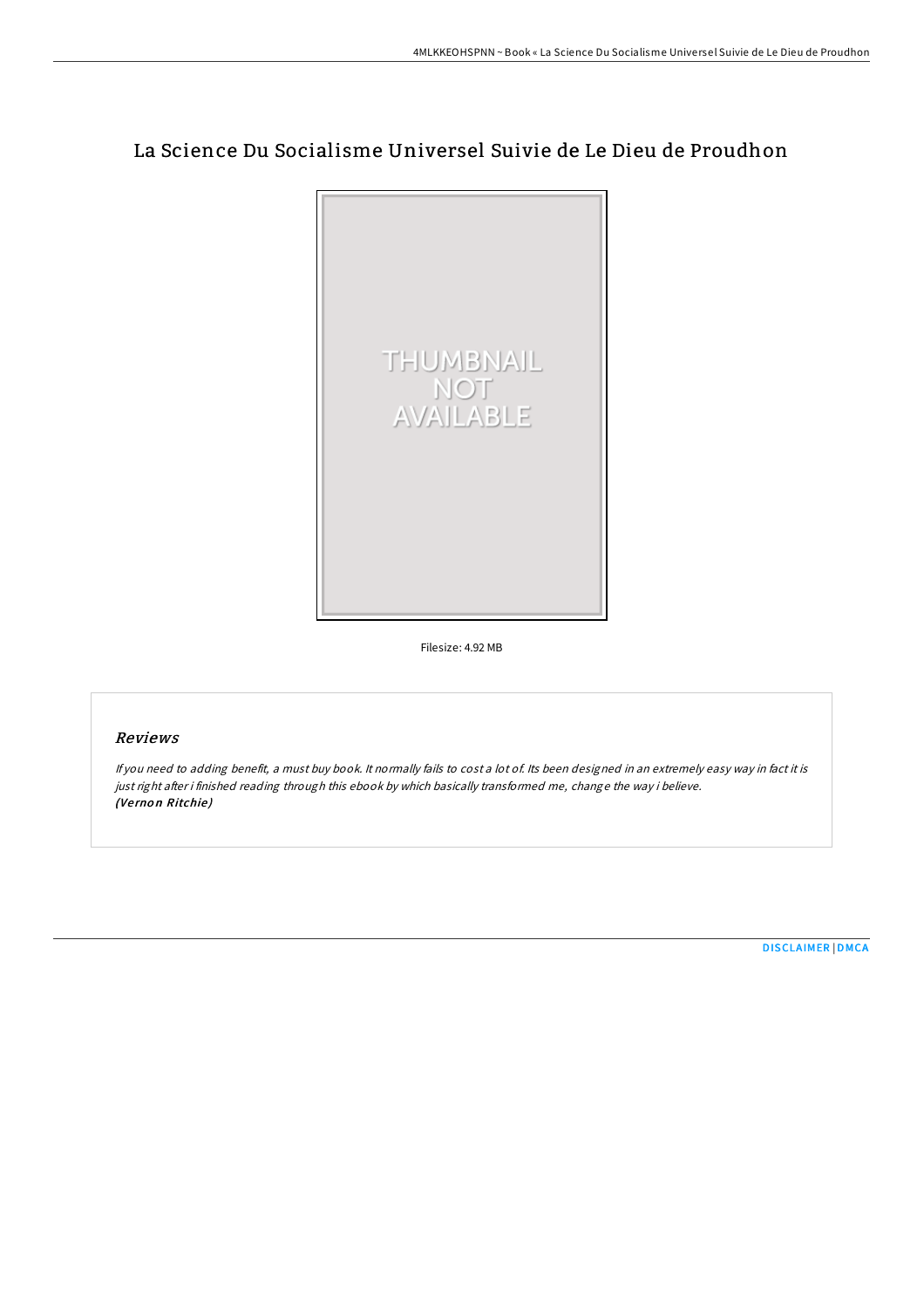## LA SCIENCE DU SOCIALISME UNIVERSEL SUIVIE DE LE DIEU DE PROUDHON



To download La Science Du Socialisme Universel Suivie de Le Dieu de Proudhon eBook, you should click the button beneath and save the document or gain access to additional information which might be highly relevant to LA SCIENCE DU SOCIALISME UNIVERSEL SUIVIE DE LE DIEU DE PROUDHON ebook.

RareBooksClub. Paperback. Book Condition: New. This item is printed on demand. Paperback. 224 pages. Original publisher: Washington, DC : Congress of the United States Office of Technology Assessment : For sale by the Sup. of Docs., U. S. G. P. O., 1989. LC Number: JX4084. A5 U55 1989 OCLC Number: (OCoLC)20576898 Subject: Antarctica -- International status. Excerpt: . . . Chapter 1-Summary, Issues, and Options. 9 ATCPs adopted a recommendation urging vol-untary restraint on exploration and exploita-tion conditional on progress toward a minerals regime. Over the years both claimants and nonclaimants alike had developed a strong stake in the preservation of the ATS. From 1972 on, Antarctic mineral resource discussions became a regular item on the agenda of ATCP meetings. At their eleventh meeting in Buenos Aires in 1981, the ATCPS formally decided to negotiate a minerals regime for Antarctica. As negotiations got underway in Geological Pbto credit. US. fV y 1982, separate negotiations to establish the Station McMurdo on Ross Island, the main U. S. research United Nations Convention on the Law of the base in Antarctia Observation Hill is in the background. Sea were winding down. Some in the United Nations questioned the legitimacy and effective-arctic minerals for a number of interdependent ness of the ATS and proposed that Antarctica be reasons. The Antarctic Treaty itself is silent considered in a broader international forum as about regulation of mineral resource activities. ocean Because of their active issues had been. This posed few problems in the first two decades involvement in Antarctic activities, ATCPs of the Treatys existence. However, scientific have long held that they possess special interests study of the continent has caused what was and responsibilities in Antarctica, and that they virtually terra incognita in 1959 to become manage a legitimate international legal system geologically...

B Read La Science Du So[cialisme](http://almighty24.tech/la-science-du-socialisme-universel-suivie-de-le-.html) Universel Suivie de Le Dieu de Proudhon Online  $\blacksquare$ Do wnload PDF La Science Du So[cialisme](http://almighty24.tech/la-science-du-socialisme-universel-suivie-de-le-.html) Universel Suivie de Le Dieu de Proudhon